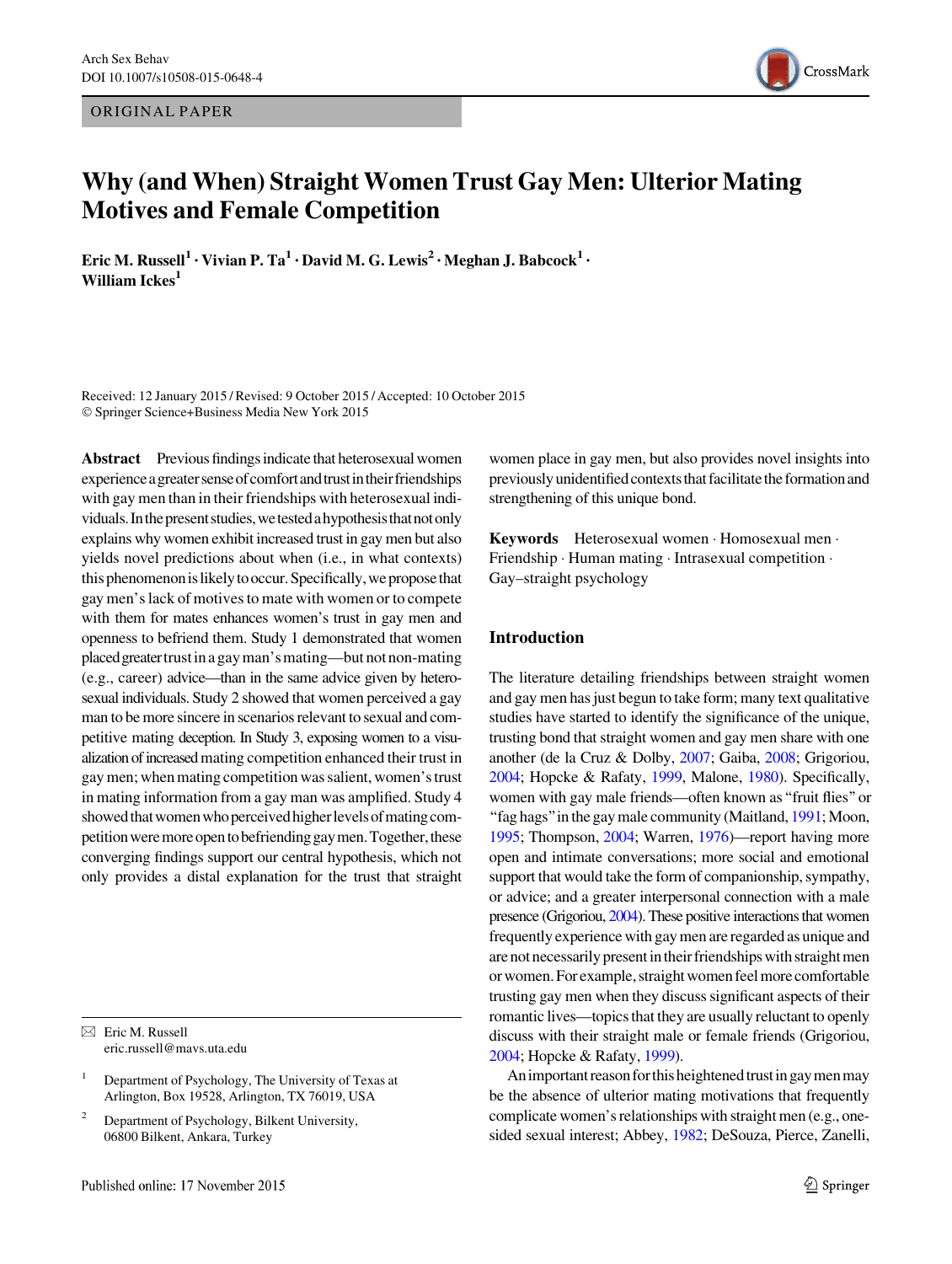& Hutz, [1992](#page-10-0)) and with other straight women (e.g., mating competition; Buss, [1988;](#page-9-0) Buss & Dedden, [1990;](#page-9-0) Fisher & Cox, [2010\)](#page-10-0). Recent experimental evidence corroborates this view. Russell, DelPriore, Butterfield, and Hill [\(2013](#page-10-0)) found that women who received mating-related advice from a gay man placed greater trust in that advice than did women who received the same advice from either a straight woman or straight man. However, this previous research was limited in that it did not discriminate between mating-related advice and advice relevant to other important life domains. If it is the absence of ulterior mating motives that leads straight women to place greater trust in gay men, then  $(1)$  women's heightened trust in gay men should be specific to mating contexts, and (2) women's heightened perceptions of competition within this domain should enhance their trustin gay men.

#### Women's Mating-Specific Trust in Gay Men

Straight women should exhibit heightened trust in gay men in domains in which the desires of other heterosexual individuals conflict with their own interests. Mating contexts represent an important domain of life in which other heterosexual individuals may attempt to mislead straight women due to conflicting mating strategies and desires. For example, in their competition for mates, other heterosexual women may misinform female competitors about potential mating opportunities to reduce the threat of competition (i.e., competitor manipulation) (Fisher & Cox, [2010\)](#page-10-0). Because this strategy often involves one woman giving another woman misleading information about her physical appearance or a man's sexual interest in her, women may not view other women's suggestions as objective or honest in mating contexts. Information that women receive from straight men may also be untrustworthy because straight men—who by definition are sexually attracted to women—may have their own sexual interests in mind. On the other hand, because gay men neither are in competition with nor seek straight women as mates, gay men's mating motivations should not be in conflict with straight women's own mating interests. This reasoning suggests that unbiased mating-relevant information may be a unique benefit that women are particularly likely to gain from their relationships with gay men (Russell et al., [2013](#page-10-0)).

Indeed, previous research findings indicate that gay men are equipped to provide women with advice that can be of service to their romantic relationships with straight men (Rumens, [2008\)](#page-10-0). Unlike straight men, gay men are able to look past a woman's physical attributes and provide her with direct and honest advice about relationships, dating, and sex (Muraco, [2004](#page-10-0); Singleton, [2005](#page-10-0)). Thus, gay men's ability to provide women with mating-related information in the absence of sexual interest may contribute to women's trust in their advice that could be useful in mating contexts.

# Study 1: Is Women's Trust in Gay Men Rooted in the Mating Domain?

Study 1 sought to (1) replicate the finding that women place greater trust in gay men's mating-related advice (Russell et al., [2013](#page-10-0)), and (2) determine whether women's heightened trust in gay men's advice is specific to mating contexts. Because we hypothesize that gay men's absence of ulterior mating motivations contributes to women's heightened trust in gay men, we predicted that this effect would be pronounced within mating contexts. In non-mating contexts, however, there are no clear reasons that straight women should face lower levels of competition from gay menthan from heterosexualindividuals. For example, straight women and gay men who pursue similar career paths may compete with one another for job positions or professional recognition (e.g., Wilson, [2005](#page-10-0)). Accordingly, career-relatedadvice offeredtoawoman froma gaymanmight be intentionally misleading because both individuals are in competition for a single position. We therefore predicted that (1) women would trust a gay male target's mating advice more than the same advice offered from a heterosexual male or female, and (2) this effect would not be present when women evaluated non-mating-related (e.g., career) advice offered by the same individuals.

#### Method

#### Participants

A total of 167 heterosexual women ( $M_{\text{age}}=19.82$  years,  $SD_{\text{age}}=$ 2.53) were recruited from the subject pool of a large, public university in the United States and received partial course credit for their participation. The sample was  $39\%$  Caucasian,  $29\%$ Hispanic, 17% African American, and 15% Asian.

## Measures and Procedure

Target Stimuli The different conditions were generated using different target individuals. Each condition involved viewing a target individual's social media profile which contained (1) the image of the target,  $(2)$  the gender of the target, and  $(3)$  the sexual orientation of the target. However, the sex and sexual orientation of the target individual varied across conditions: one profile belonged to a straight female, another to a straight male, and the third to a gay male. The target's sex and sexual orientation were indicated by the photograph and by the text on the profile page, respectively.

The same male photograph was used for both the straight and gay male profiles to enhance experimental control, and we selected a photograph of a female target that appeared to be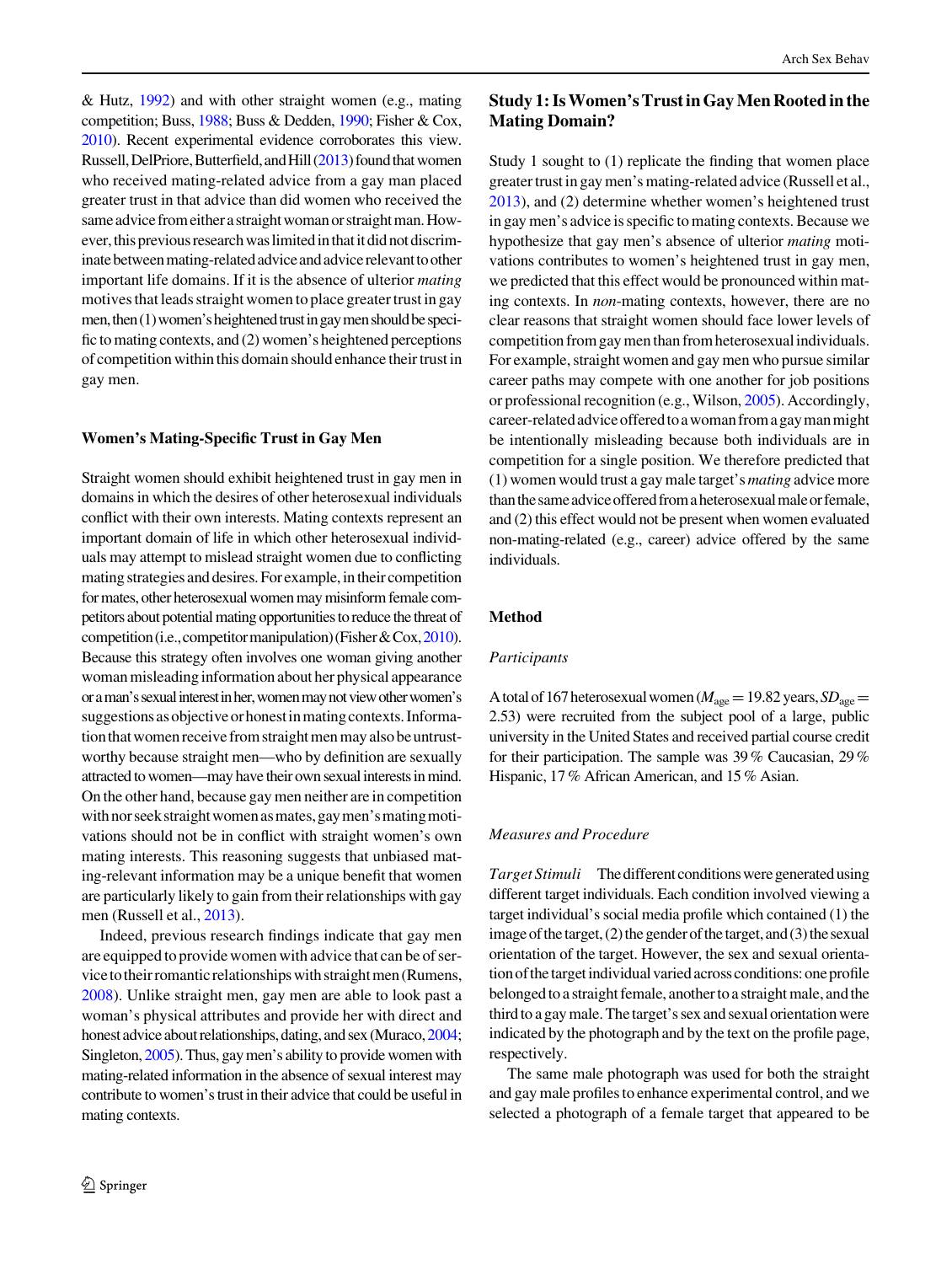about the same age as the male target. To ensure that the male and female photographs did not vary in perceived age, an independent sample of judges ( $n=13$ ) estimated how old they thought the male and female targets were. There was no perceived age difference between the two targets,  $t(12)\leq 1$ , ns.

Participants completed the study online and were randomly assigned to one of the three conditions (i.e., straight female, straightmale, or gaymaletarget).Afterthe participants viewed the target individual's profile page, they were asked to imagine receiving advice from the target in 10 different scenarios: five directly related to mating and five related to career (i.e., nonmating) pursuits.

The five mating-related items paralleled those used by Russell et al. [\(2013](#page-10-0)). For example, participants were asked to imagine interacting with an attractive member of the opposite sex and then receiving mating-related information from the target such as:''I don'tthinkhewasinto you, Iwould pursue someoneelse.'' The five novel items related to career (i.e., non-mating) pursuits included, for example, a scenario in which the participant was advised by the target: ''I don't think that company is a good fit for you, I would apply elsewhere.''For each item, participants were asked to rate the likelihood that they would trust the target's advice (7-point Likert-type scale;  $1 = \text{very unlikely}, 7 =$ very likely).

At the end of the experiment, participants were asked to report the sexual orientation of the target that they viewed in the Facebook profile. We excluded from our analysis the data for participants who failed to correctly report the sexual orientation of the target  $(n=11)$ .

## Results

We computed two composite trust scores by summing the item scores for the participant's trust in each target's mating advice  $(\alpha = .76)$  and career advice ( $\alpha = .84$ ). We then performed a 3 X 2 mixed model ANOVA that tested the effects of the sex and sexual orientation of the advice giver (straight female vs. straight male vs. gay male), and the domain in which the advice was given (mating vs. career) on the participants' trust. The significant interaction between the sex and sexual orientation of the advice giver and the type of advice given,  $F(2, 150) = 3.21, p = .04, \eta_{\rm p}^2 = .04$ , indicated that differential trust in gay men was contingent on the life domain in which the advice was given. As predicted, women differentially trusted the three targets' mating advice,  $F(2, 150)$  = 6.66,  $p < 0.01$ ,  $\eta^2 = 0.08$ . Pairwise comparisons (Bonferroni correction) revealed that, as hypothesized, women who received mating advice from the gay male target were more likely to trust that advice ( $M = 3.93$ ,  $SD = 1.20$ ) than women who received the same advice from either a straight male ( $M = 3.20$ ,  $SD = 1.02$ ),  $p<.01$ ,  $d=.66$ , or a straight female ( $M = 3.33$ ,  $SD = 1.00$ ),  $p = .02$ ,  $d = .54$  (see Fig. 1). In contrast, women did not differentially trust gay men's, straight women's, and straight men's



Fig. 1 Women's trust in mating versus career advice from straight women, straight men, and gay men (Study 1). Note Full scale runs from 1 to 7. Bars represent  $\pm 1.5$  SE. Asterisks above bars indicate significant pairwise comparisons.  $\frac{*p}{0.05}$ ;  $\frac{*p}{0.01}$ 

career-related advice; there was no significant effect of target on women's trust in this non-mating-related domain,  $F(2, 150)$  = 1.72.

#### Discussion

The results of Study 1 supported the hypothesis that women's heightened trust in gay men was specific to the mating domain: straight women trusted a gay man's mating—but not career advice morethanthe same advice offered by heterosexual men or women. In addition to replicating the finding from previous research that straight women are particularly likely to trust the mating advice of gay men (Russell et al., [2013](#page-10-0)), these results lend further support to the hypothesis that the absence of ulterior mating motivations in straight female–gay male dyads is the specific reason for straight women's heightened trust in gay men.

# Study 2: The Absence of Gay Men's Deceptive Mating Intentions

Although Study 1 demonstrated that straight women's trust in gay men was specific to mating-related concerns, it remains unclear whether gay men's absence of ulterior mating motivations (i.e., sexual or competitive intentions) contributes to women's trust in gay men. Trust is a multifaceted construct with different components: (1) benevolent trust, (2) integrity, and (3) perceived expertise in the relevant subject matter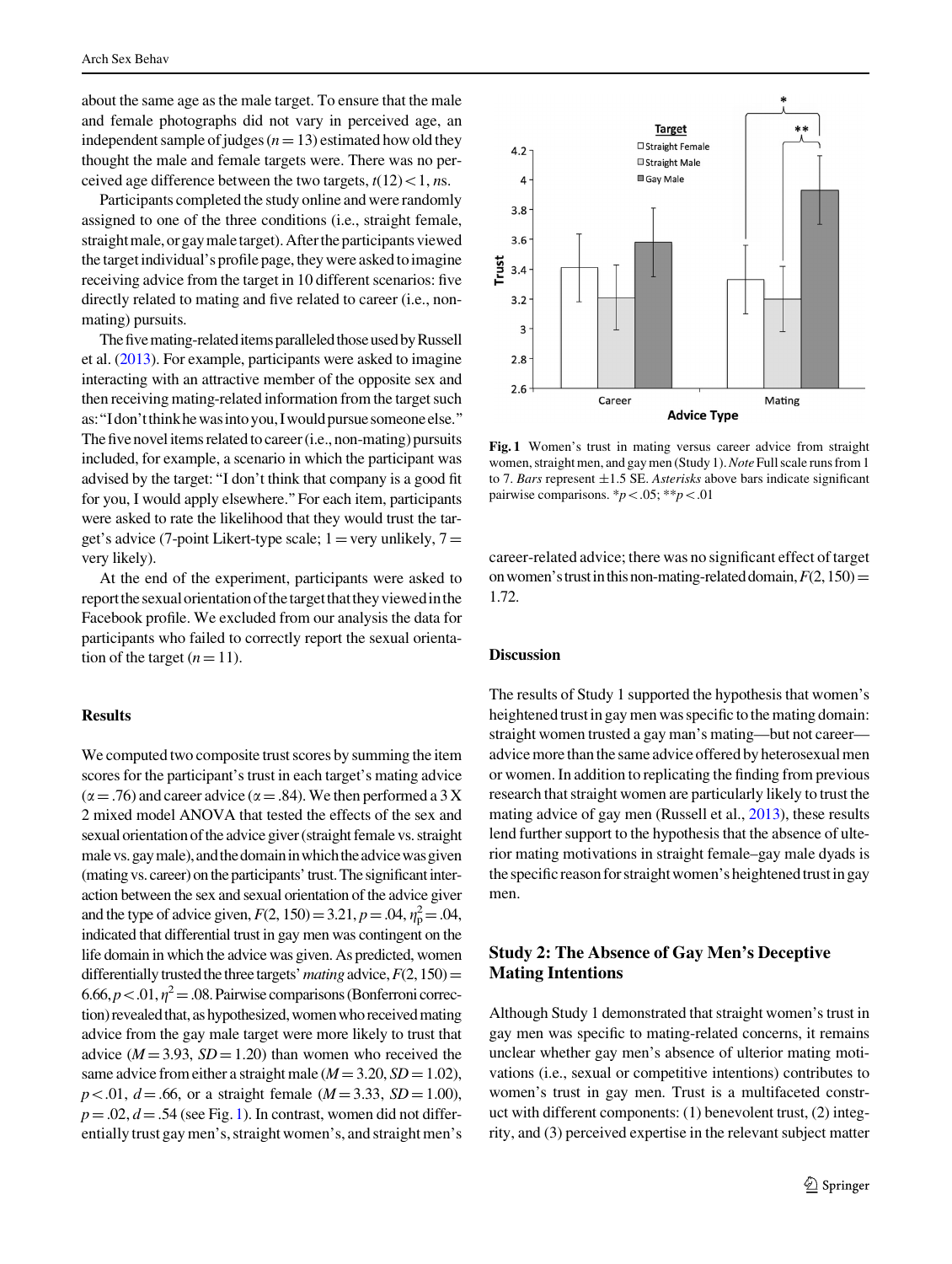(Colquitt, Scott,&LePine,[2007;](#page-9-0)Mayer,Davis,& Schoorman, [1995](#page-10-0)). The logic underlying our central hypothesis points toward women's heightened trust in gay men having its roots in benevolent trust, given that gay men should not possess motives to deceive women in mating contexts.

Because we hypothesize that women's heightened trust in gay men results from gay men's absence of ulterior mating motives and therefore gay men providing honest and impartial advice women should perceive gay men's mating-relevant information to be free from pretense or deceit. Accordingly, we predicted that, in mating-related situations with the potential for women to fall victimto sexual orcompetitive deception,women would perceive information provided from a gay man to be more sincere than the same information provided by a straight man or woman.

## Method

#### Participants

A total of 272 heterosexual women ( $M_{\text{age}}=20.30$  years,  $SD_{\text{age}}=$ 3.67) participated in the study for partial course credit. The study sample comprised 28% Caucasian, 29% Hispanic, 18% African American, 17% Asian, and 8 % identified with other ethnicities.

#### Measures and Procedure

Scenarios Twelve different scenarios represented situations in which a''target individual''gave potentially deceptive information to a "receiver." Six of these scenarios were relevant to sexual deception; the information that the target individual provided to the receiver indicated that the target had a potential motive to sexually exploit the receiver. For example, one scenario was: ''Imagine that the party is coming to a close, and you are quite tipsy. You are thinking about calling a taxi to take you home. When you say goodbye to [the target], he tells you: Don't worry— I will walk you to my place that's down the street. I will let you sleep there.''

The other six scenarios were relevant to competitive deception; the information that the target provided to the receiver indicated that the target had a potential motive to lessen the chances that the receiver could attract a desirable mate. For example, one of these scenarios read: "Imagine that [the target] approaches the attractive man that you've had your eyes on. [The target] comes back to tell you about their conversation with the man and says: I pointed you out to him, but he didn't seem interested. Darn…'' (see ''[Appendix 1](#page-8-0)''section for the full list of scenarios).

Target Stimuli We generated four social media profiles that contained different target individuals from the ones used in Study 1. Using the same male target photograph, we created profiles that depicted either a straight male or a gay male, as indicated by the sexual orientation information that was within the profile, and then paired these profiles with the scenarios illustrating potential sexual deception. With the exception of the sexual orientation information that we manipulated within the profile, the profiles were identical. Similarly, we created two profiles depicting a straight female and gay male target, respectively, and paired them with the scenarios relevant to mating competition.

The female participants completed the experiment online. Half of the women were randomly assigned to view scenarios relevant to sexual deception, and the other half were assigned to view scenarios relevant to competitive deception. Using a betweensubjects design for this experiment, women who were assigned to view the scenarios relevant to sexual deception viewed the online profile belonging either to  $(1)$  the straight male target or  $(2)$  the gay male target. Women who were randomly assigned to view scenarios relevant to mating competition viewed the online profile belonging to either a (1) straight female target or (2) a gay male target. Both groups of female participants were instructed to imagine that they themselves were the "receivers" of the information from the target individual. Participants indicated whether they thought the target was being sincere in each of the six scenarios on a 7-point Likert-type scale (endpoints:  $1=$  very insincere,  $7=$ very sincere).

## **Results**

We excluded the data of one participant who failed to correctly identify the sexual orientation of the targets and created composite scores across the scenarios relevant to sexual deception  $(\alpha = .83)$ , and competitive deception ( $\alpha = .81$ ). We then conducted independent-samples t tests to test whether women would perceive a gay male's statements to be more sincere than a straight male's statements in situations relevant to sexual deception, and a gay male's statements to be more sincere than another straight female's statements in situations relevant to competitive deception. As predicted, women perceived the gay male target to be more sincere ( $M=3.74$ ,  $SD=1.25$ ) than the straight male target ( $M = 2.85$ ,  $SD = 0.86$ ) in scenarios relevant to sexual deception,  $t(135) = 4.92$ ,  $p < .001$ ,  $d = .83$ . Also as predicted, women perceived a gay man to be more sincere  $(M = 4.11, SD = 1.02)$ than a straight woman in the scenarios relevant to mating competition ( $M = 3.48$ ,  $SD = 0.94$ ),  $t(134) = 3.73$ ,  $p < .001$ ,  $d = .64$ .

## Discussion

Because gaymen were rated as beingmore sincerethaneither a straight male or a straight female in scenarios in which women had the potential to fall victim to sexual and competitive deception, respectively, women's heightened trust is likely rooted in gay men's perceived benevolence in the mating domain. It is important to point out, however, that we only examined whether women perceived gay men to be honest with the information that they provide in mating contexts. We did not examine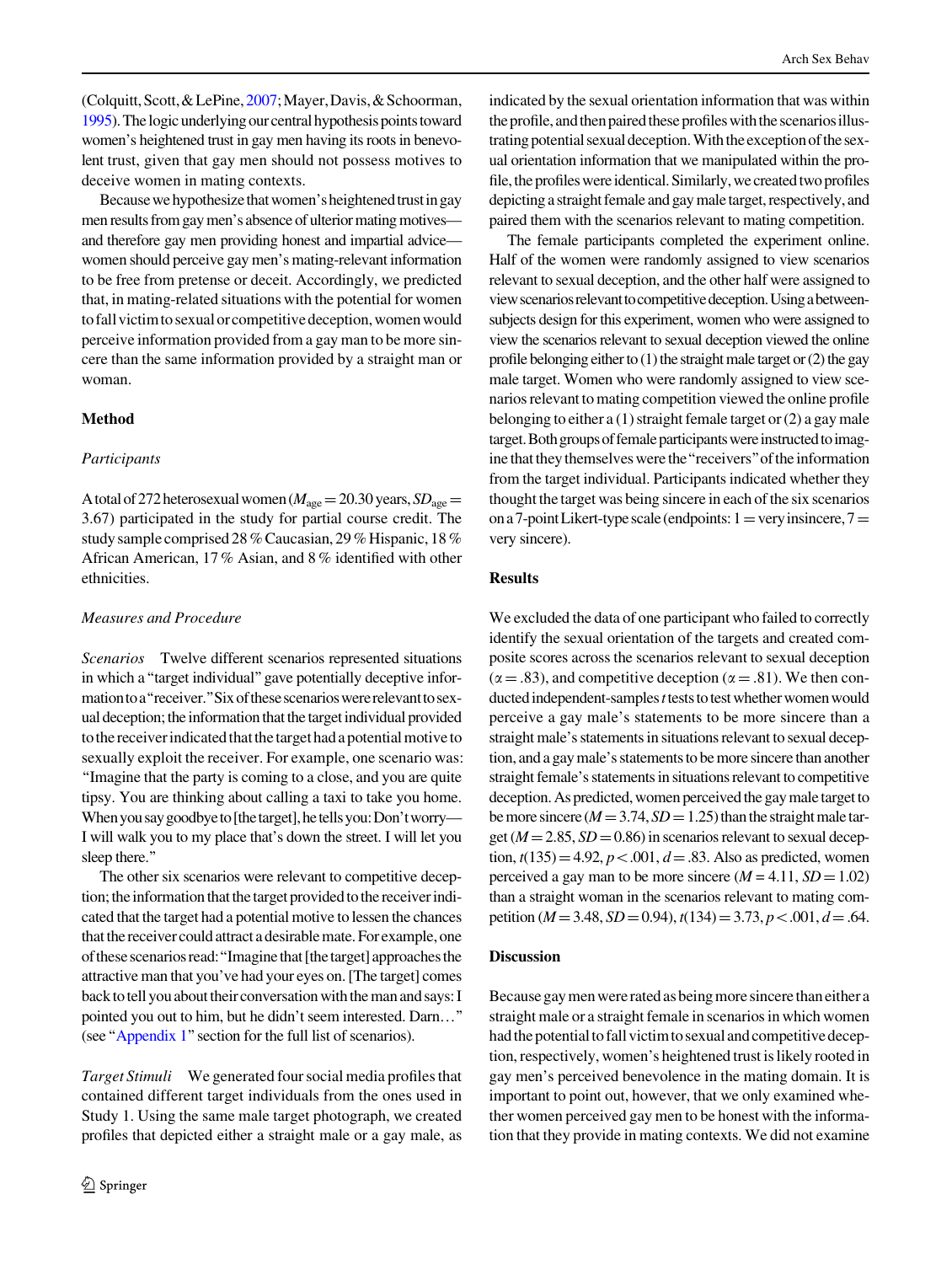whether gay men have a greater expertise in mating contexts, which may also have an impact on women's trust. Although future research is needed to further explore this possibility, the current findings suggest that gay men are indeed perceived to offer advice that is sincere, rather than cynically manipulative, in situations in which women are likely to be concerned about the possibility of either sexual deception or competitive deception.

# Study 3: The Effect of Mating Competition on Trust in Gay Men

The results of Study 1 and Study 2 were consistent with our hypothesis that the lack of ulterior mating motives contributes to straight women's heightened trust in gay men. However, a closer examination of the nature of straight women's ulterior mating motivations leads to an even more nuanced set of predictions about straight women's psychology in the context of their relationships with gay men.

Previous research has revealed that heterosexual women's interests conflict with one another in their competition for mates (Buss, [1988;](#page-9-0) Buss & Dedden, [1990](#page-9-0)). Women possess an array of competitive mating strategies (e.g., deception, competitor manipulation) that may be used to decrease other women's interest in potential mates and value in the eyes of potential mates (De Block & Dewitte, [2007;](#page-9-0) Fisher & Cox, [2010](#page-10-0); Walters & Crawford, [1994\)](#page-10-0). However, the incidence of these competitive tactics often depends on the degree of mating competition in the environment (de Jong, Forsgren, Sandvik, & Amundsen, [2012](#page-10-0)). Under heightened mating competition (e.g., more female competitors than potential male suitors), women should be more likely to employ these strategies. As a consequence, women in highly competitive mating contexts may be more motivated to deceive other women with inaccurate information related to mating. The increased risk for receiving tainted information from other women in these contexts may result in women placing even greater priority on information from individuals who are not motivated by ulterior mating motives (i.e., gay men). On this basis, we predicted that making mating competition salient by exposing womento a visualization ofincreasedmatingcompetition would result in even greater amplification of their trust in gay men's mating advice.

## Method

## Participants

A total of 128 heterosexual women ( $M_{\text{age}}=19.22$  years,  $SD_{\text{age}}$  $= 1.92$ ) participated in the study and received partial course credit for their participation. The sample was 31% Caucasian, 25% Hispanic, 10% African American, 25% Asian, and 9% of other ethnicities.

#### Measures and Procedure

Guided Visualization For the competition condition, we created a fictitious news article that described an increasing number of females and a dwindling number of males on college campuses around the nation, and which emphasized the increasing competition women were experiencing in trying to get a date on campus.ThisarticlewascreatedinAdobePhotoshopand designed to appear like a real article from a newspaper website. The control condition used a second article that had the same appearance and formatting, as well as a parallel word count, but which discussed sex-specific sleep patterns (see'['Appendix 2](#page-8-0)''section for the full text of both articles).

Target Stimuli Two social media profiles were created in Adobe Photoshop to depict two targets, a straight woman and a gayman,inthis within-subject design.To ensurethatthe results from our previous two studies were not a spurious result specific to the target individuals presented, we again used photographs of different male and female targets in Study 3.

Mating-Relevant Scenarios Five vignettes described scenarios in which the two targets advised the participant about situations with potential mating-relevant outcomes. For example, one scenario read:''Imagine that you see a really attractive man in the corner of the room, and you want to go introduce yourself. However, you ate some spinach dip earlier, and you are worried some of it might be stuck in your teeth. How likely would you be to trust [the straight female target's name] to tell you that you have something stuck in your teeth before you go to talk to this man? … How likely would you be to trust [the gay male target's name] to tell you that you have something stuck in your teeth?'' Participants responded on 7-point Likert-type scales (1 = very unlikely, 7 = very likely).

Participants completed the experiment at individual computer terminals in a psychological research laboratory. A researcher told the participants that they would be participating in an experiment about memory. Participants were randomly assigned to read one of the two fictitious newspaper articles for the alleged memory task. To encourage participants to read the article in its entirety, they were told that they would be quizzed at the end of the experiment on the article's content.

Participants were then asked to complete a second task related to social media profiles, under the premise that sufficient time needed to pass before assessing their memory about the article. After being presented with the social media profiles of the straight woman and the gay man, participants read the five mating-relevant scenarios and were asked to indicate their likelihood of trusting the straight woman and the gay man in each of the scenarios.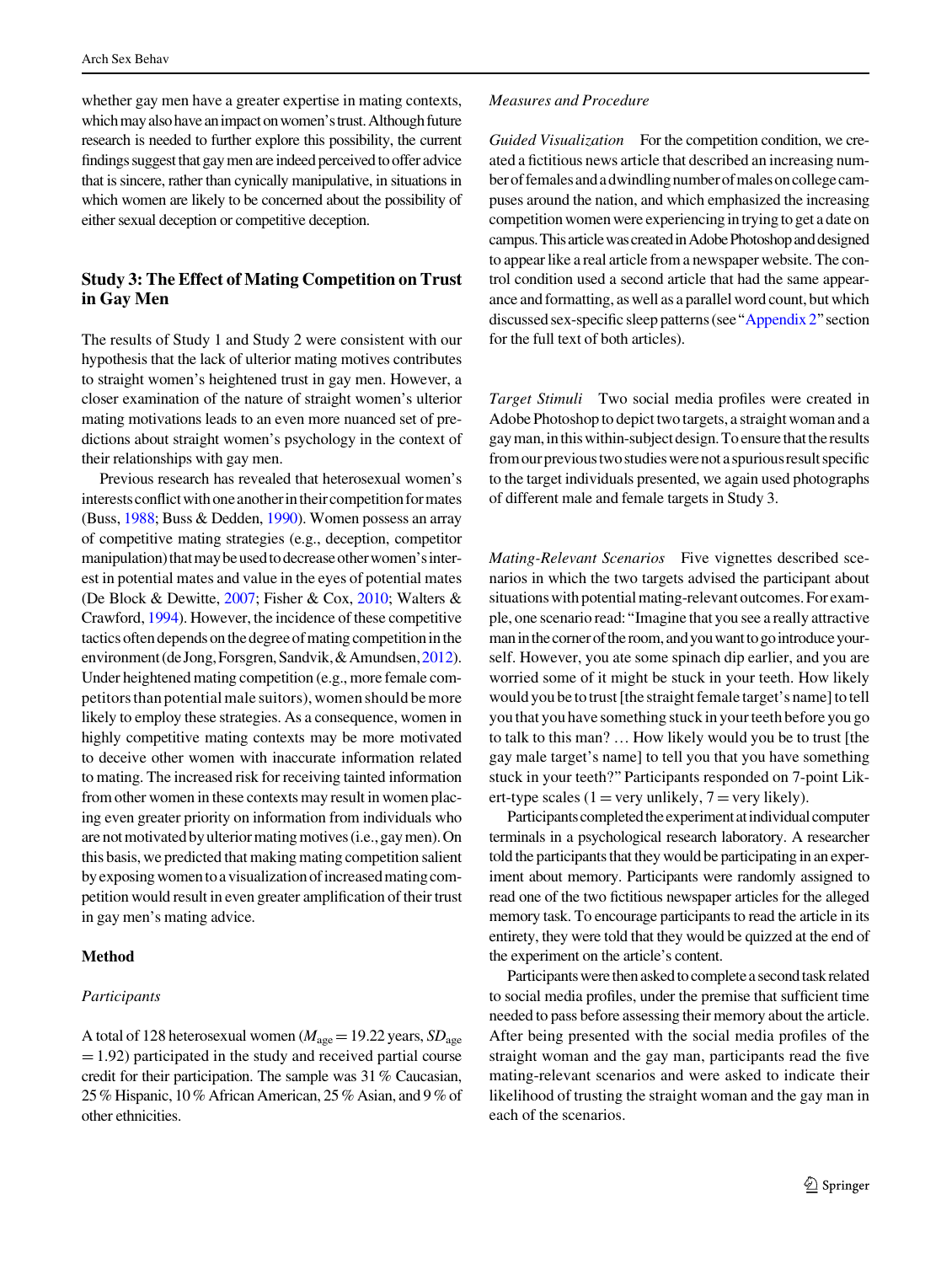#### **Results**

Prior to data analysis, we identified and excluded the data from participants who either failed to correctly identify the sexual orientation of the targets  $(n=15)$  or could not correctly recall any information about the news article  $(n=4)$ . We then created composite trust scores for the straight woman ( $\alpha = .70$ ) and the gay man ( $\alpha$  = .75) by summing participants' trust in these targets.

Consistent with our Study 1 findings, paired samples  $t$  tests indicated that, in the mating contexts depicted, the straight women reported that they would trust the advice of gay men more ( $M =$ 4.76,  $SD = 0.92$ ) than that of other heterosexual women ( $M =$ 4.08,  $SD = 1.18$ ),  $t(108) = 5.13$ ,  $p < .001$ ,  $d = .50$ . This effect was found for both the women in the control condition,  $t(54)$  $=2.18, p=.03$ , and the women in the competition condition,  $t(53)=5.33, p<.001.$ 

To test our novel Study 3 prediction that women's prioritization of mating information from gay men would be amplified in the competition condition, we computed differential trust scores for each participant by subtracting their trust in the straight woman from their trust in the gay man. We then conducted an independent-samples  $t$  test to test for differences in this differential trust across conditions. Precisely as predicted, the differential trust that women in the competition condition placed on mating-related information from the gay man was significantly greater than the more modest prioritization of gay men's advice in the control condition,  $t(107) = 2.04$ ,  $p = .04$ ,  $d = .40$  (see Fig. 2).

## Discussion

The findings from Study 3 supported our hypothesis that increased mating competition would amplify the degree to which women prioritize mating-relevant information offered by gay men versus other straight women. This finding accords with previous research findings demonstrating that women's perceptions shift in response to competitive mating threats (e.g., Bleske & Shackelford, [2001](#page-9-0); Fisher, [2013](#page-10-0); Huchard & Cowlishaw, [2010\)](#page-10-0), and offers new experimental evidence that female mating competition likely influences women's psychology in the context of their relationships with gay men.

Because women place a greater premium on gay men's mating-related advice in competitive mating conditions, they may also perceive more value in forming friendships with gay men in this context. Stated differently, if women feel that they can receive unbiased mating-related advice from gay men, they should then be more motivated to befriend gay men when they perceive agreaterdegreeofmating rivalrywithotherwomen.Wedesigned and conducted a fourth study to provide insight into this question.



Fig. 2 Differential trust in gay men's and straight women's mating information as a function of mating competition (Study 3). The y-axis indicates the mean difference between women's trust in the gay man and the straight woman. Asterisks over individual conditions indicate that women trusted a gay man more than another straight woman. Asterisks above brackets indicate that this differential trust was amplified in the mating competition condition. Error bars represent  $\pm 1$  SE. \*p < .05; \*\*\*p < .001

# Study 4: Perceptions of Mating Competition and Openness to Gay Male Friends

Building on the findings from Study 3, the aim of Study 4 was to examine whether women's perceptions of mating competition contributed to their willingness to befriend gay men. We predicted that women with heightened perceptions of mating competition would be more inclined to make gay male friends.

Even though our hypothesis points toward women being more open to forming friendships with gay men under competitive mating circumstances, it is also possible that women are open to making friends more generally in these situations. Because previous research has revealed that individuals receive great support from making friends (Demir & Ozdemir, [2010;](#page-10-0) Gladow & Ray, [1986\)](#page-10-0), women who perceive greater difficulty finding amatemaytherefore turn to others for guidance, reassurance, and counsel. However, because gay men may be the individuals who are most likely to offer unbiased insight and guidance related to mating pursuits, we predicted that women will be particularly open to gay male friendship in order to reap this unique benefit, particularly in the context of heightened mate competition.

## Method

#### Participants

A total of 129 heterosexual women ( $M_{\text{age}}=19.99$  years,  $SD_{\text{age}}=$ 3.35) participated in the study and received partial course credit for their participation. The sample was 27 % Caucasian, 26 % Hispanic, 18 % African American, 14% Asian, and 15% of other ethnicities.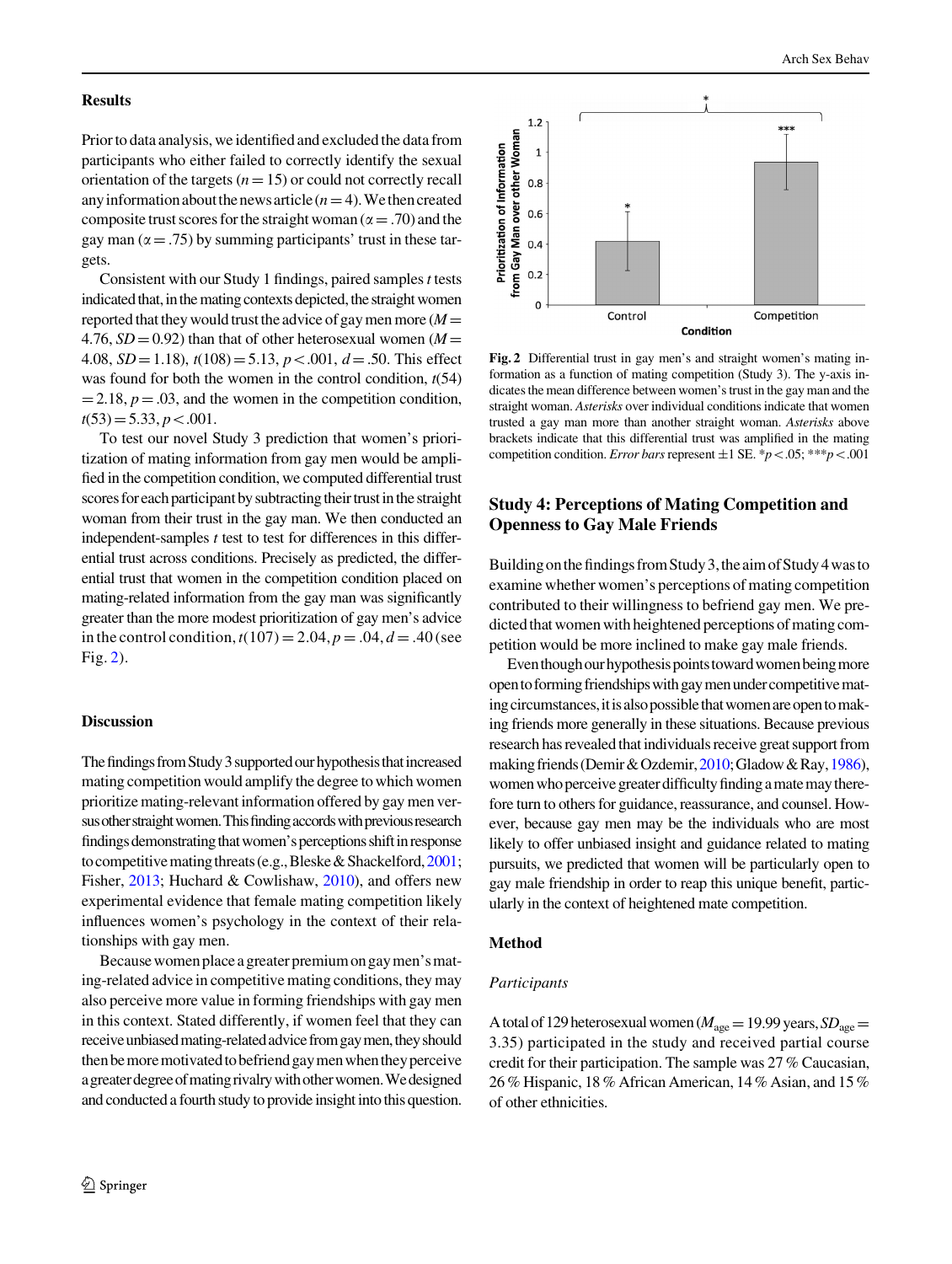#### Measures and Procedure

Perceptions of Mating Competition Eight items assessed the women's perceptions of intrasexual rivalry. For example, one item read,''I think women have to worry about competing with other women to find a decent guy" (see "Appendix 3" section for full list of items). The eight items were presented on 7-point Likert scales (endpoints:  $1 =$ strongly disagree,  $7 =$ strongly agree). The order of presentation was randomized. Responses were summed to form a composite measure of perception of intrasexual competition ( $\alpha$  = .72), with higher values indicating higher ratings of perceived competition for mating partners.

Openness to Friendships Participants were asked about their openness to having friends of varying genders and sexual orientations. Specifically, participants were asked how open they would be to forming new friendships with straight women, straight men, gay men, and lesbian women. For each of these, participants were asked to rate their level of agreement with the following statements: (a)''I am open to making\_\_\_\_\_friends'', (b) ''I would like to have\_\_\_\_\_friends'', (c) ''I would like to spend time with friends" and (d) "I would enjoy hanging out with\_\_\_\_\_friends.'' Participants responded to these items on 7-point Likert scales (endpoints:  $1 =$  strongly disagree,  $7 =$ strongly agree).

Participants completed the study online. Before beginning the study, participants were told that they were taking part in an experiment examining their friendship preferences. As part of a larger study, they were asked to think about a particular friend and write about that friend for a period of 3 min and then complete the measures specified above. Because we had considered the possibility that women who already have close friendships with gay men are more open to befriending them, we also asked the women to provide a number of close gay male friends that they have had so we could control for its effect in our statistical model.

## Results

Prior to statistical analysis, we screened out participants ( $n = 8$ ) who consistently provided a single, specific response across both positively and negatively scored scale items (i.e., those who displayed acquiescent response bias) (Watson, [1992](#page-10-0)). Next, we created composite scores for women's openness to having straight female friends ( $\alpha$  = .92), straight male friends ( $\alpha$  = .93), gay male friends ( $\alpha$  = .96), and lesbian female friends ( $\alpha$  = .96) by summing participants' scores on the four items assessing their openness to having each type of friend.

We then conducted a multiple regression analysis to examine whether women's perception of mating competition predicted their openness to having gay male friends independent of any friendships with gay men that they have had. Specifically,

we entered women's perceptions of mating competition and their reported number of friendships with gay men as the two predictors in our regression model. As predicted, even after controlling for women's reported number of close friendships with gay men,  $\beta = .38$ ,  $SE = .14$ ,  $t(118) = 4.51$ ,  $p < .001$ , women's perceptions of mating competition still positively predicted their openness to forming new friendships with gay men,  $\beta = .19$ ,  $SE = .11$ ,  $t(118) = 2.26$ ,  $p = .03$ .

Further, in support of the idea that this finding did not merely reflect a general tendency to seek out friendship in competitive environments, there was no link between women's perceptions of intrasexual competition and their openness to forming friendships with straight women, straight men, or lesbian women (all  $ps > .10$ ).

## Discussion

Consistent with our Study 3 findings, the Study 4 data revealed that increased perceptions of mating competition among women were associated with a greater openness to making gay male friends. Crucially, this finding did not merely reflect a greater openness to making friends in general; increased perceptions of intrasexual rivalry were not associated with greater openness to forming friendships with straight women, straight men, or lesbian women.

# General Discussion

The existing literature on the straight female–gay male relationship suggests that straight women experience an increased sense of comfort and trust whenthey are inthe company of gay men (Grigoriou, [2004;](#page-10-0) Hopcke & Rafaty, [1999](#page-10-0)). Alone, however, this descriptive finding does not offer an explanation for why women exhibit this heightened trust in gay men nor when (i.e., in what contexts) this effect occurs. To explain this phenomenon, we advanced and tested the hypothesis that it is specifically the absence of gay men's ulterior mating motivations that underlies this effect. Based on this hypothesis, we reasoned (1) that women's heightened trust in gay men should be specific to the mating domain (Study 1); (2) that the lack of gay men's motives to sexually and competitively deceive women should contribute to women's perception of gay men as being more sincere than straight men and straight women (Study 2); (3) that women's perception of increased mating competition should amplify women's greater trust of gay men's mating advice (Study 3); and (4) that heightened perceptions of mating competition should be associated with an increased openness to befriend gay men—but not other individuals (Study 4).

Collectively, the data from the four studies supported the rather varied predictions we derived from our central hypothesis that gay men's lack of motives to mate with women or compete with them for mates enhances women's trust in gay men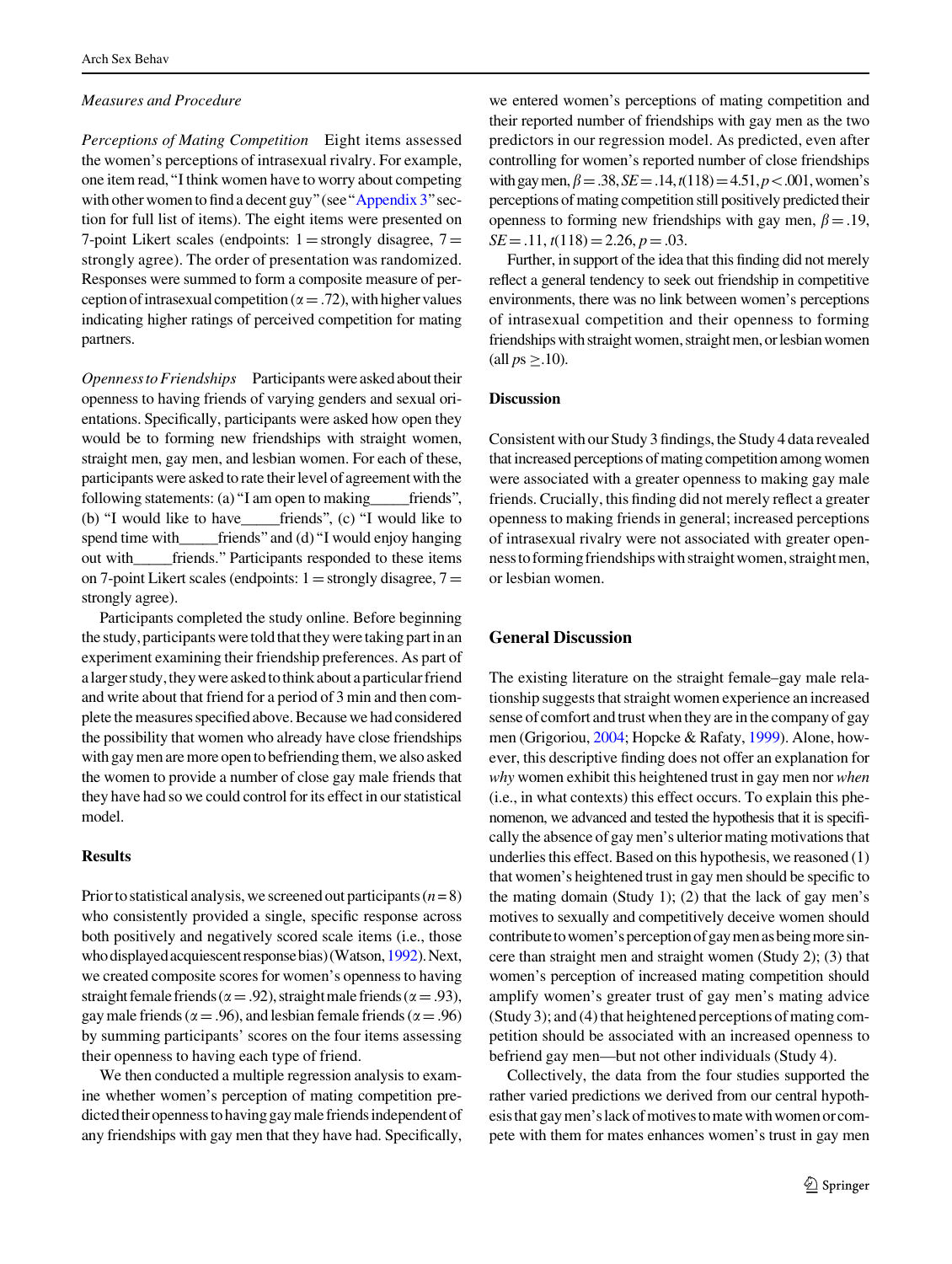andwomen'swillingnessto befriendthem.Although onemight attempt to develop an alternative explanation of any one of the findings we have reported here, we believe that the explanation we have proposed is the most parsimonious, the most theoretically coherent, and—ultimately—the most compelling when applied to the entire pattern of results across these four studies.

## Limitations and Future Directions

Although the present findings make a strong preliminary case for our interpretation of  $why$  straight women form unique, trusting friendships with gay men, more research remains to be done. First, it is important to determine whether the present findings will generalize to other age groups of heterosexual women and to non-college samples. Previous literature indicates that the close friendship between straight women and gay men is not limited to the period of young adulthood (Gaiba,  $2008$ ; Muraco,  $2012$ ) and is evident in other cultures (e.g., in the Philippines) (Torre & Manalastas,  $2013$ ); however, the specific hypothesis that we have proposed needs to be tested outside of the laboratory setting, using more diverse samples.

Second, a similar question applies to our Study 1 finding that women's trust in gay men's advice was specific to the domain of mating—an effect that did not generalize to the non-matingrelated domain of career advice. It will be important to explore the boundary conditions for this effect—specifically, whether other important domains of life may also influence women to trust gay men more than other individuals. The rationale behind our hypothesis suggests that women's trust in gay men should be most pronounced where there is an increased likelihood of being deceived by individuals harboring sexual or competitive motives (i.e., straight men and other straight women, respectively). However, straight women may not view gay men as trustworthy in domains of life where they perceive each other as adversaries or competitors (e.g., they are both being considered for the same job) or have equal reason to trust gay men versus other straight women or men (e.g., offering studying advice before an exam). Therefore, it is unlikely that contexts outside of the mating domain would also evoke a preferential trust in gay men in comparison to other straight women or to straight men.

Third, it is important to note that gay men's mating advice to women may not always be free of bias. Such bias might occurin cases that offer exceptions to the general rule; gay men could potentially bias mating-relevant information that they offer to straight women for reasons that are not associated with self-serving sexual interest or mating competition. For example, if a straight woman is interested in having a romantic relationship with a gay man's straight male friend, the gay male might deliberately provide flawed mating advice to the woman because of his concern that the romantic relationship would intrude upon quality time that he could spend with his straight male friend. Therefore, it will be important to further explore the specific circumstances under which gaymen would notlikely offer straight women optimal advice for attracting straight male partners.

Fourth, future research should examine whether women's trust in gay men's mating advice gradually extends to other domains of life over time. Although previous research suggests widely varying trajectories in how trust in relationships changes over time (Vanneste, Puranam, & Kretschmer, [2014\)](#page-10-0), generalized trust between two people appears to increase as they learn to become more confident about each other's trustworthiness (Lewicki & Bunker, [1995\)](#page-10-0). Therefore, gay men's trustworthiness with regard to mating may eventually extend to many other life domains as their friendships with straight women progress.

Finally, the present findings have important implications for future research in gay–straight friendships. For example, the Study 4 findings demonstrated that women's perceptions of intrasexual competition were related to their openness to form friendships with gay men. However, due to the correlational nature of this study, we cannot state conclusively that female intrasexual competition causes women to befriend gay men. Our reasoning suggests that the absence of mating competition between gay men and straight women increases the latter's willingness to form friendships with the former, but future research is needed to more conclusively establish the causal direction of this relationship.

## **Conclusions**

Past literature has described a close connection between straight women and gay men. However, previous empirical research has neither offered a compelling explanation for this phenomenon nor provided a generative hypothesis that yields new, testable predictions that enable us identify the contexts in which it is most likely to occur. The present studies addressed both of these limitations. They offer a novel, theoretically anchored hypothesis that explains why straight women form trusting bonds with gay men, and specified, in advance, the conditions in which such bonds are most likely to form.

Although the current studies enhance our understanding about the close bond between straight women and gay men, we advocate for further study of gay–straight relationships. A seismic shift in society's attitudes toward gay and lesbian individuals has recently resultedina SupremeCourt rulingwhichmakes no distinction between the legitimacy of same-sex and oppositesex marriages (Liptak, [2015\)](#page-10-0). This landmark decision is the culmination of many previous court rulings in favor of gay marriage and related rights in the United States and in many other countries around the world (Bruni, [2015;](#page-9-0) Smith-Spark, Conlon, & Black, [2015](#page-10-0)). The social acceptance of homosexual individuals is still a work in progress, however, and how these individuals are perceived by heterosexual women and men is therefore a timely and important issue to examine. Further, because gay–straight relationships are becoming more common as more young gay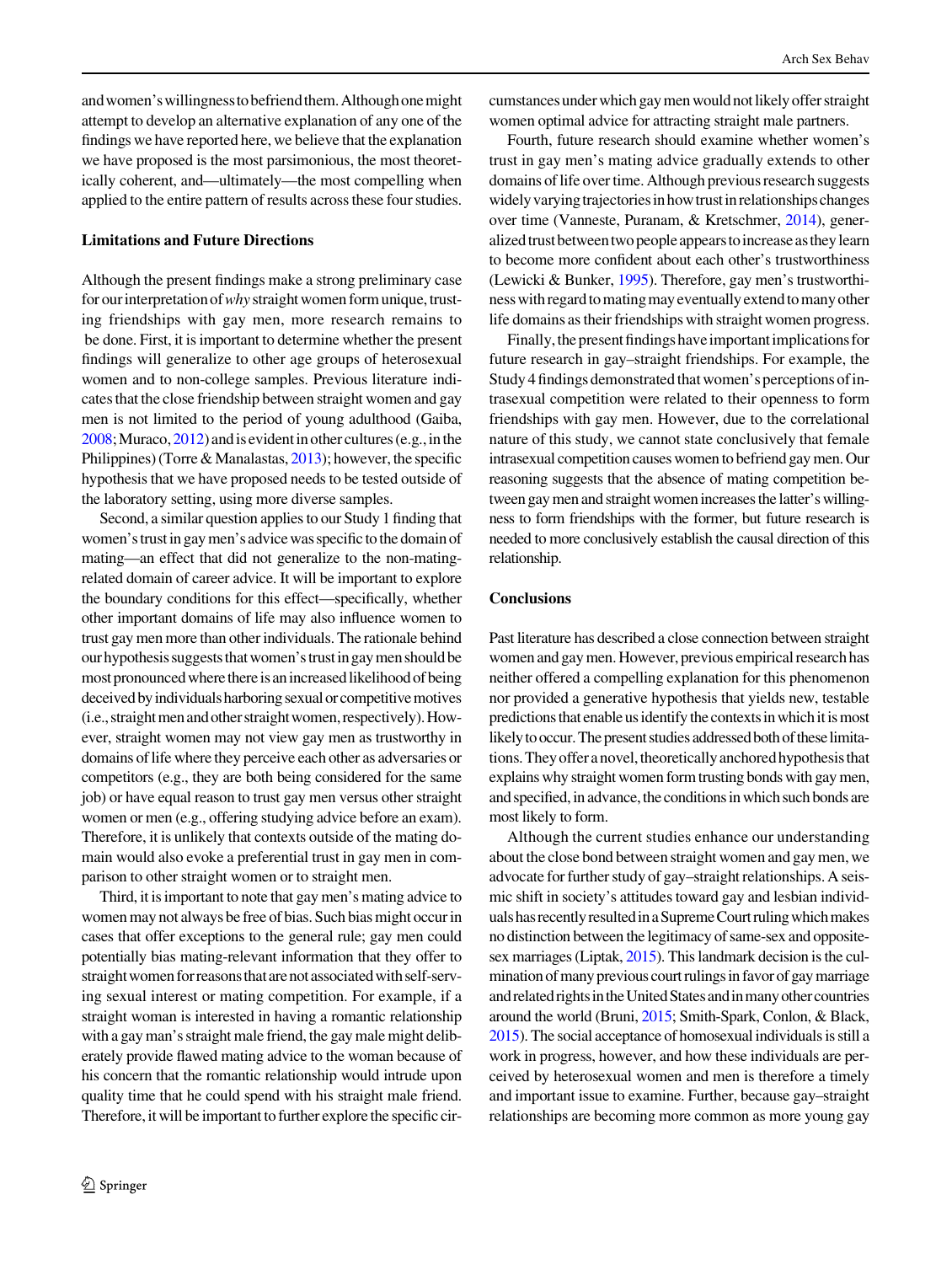<span id="page-8-0"></span>men and lesbian women express their sexual orientations to their family and peers, the empirical study of the dynamics of gay–straight relationships is essential for understanding these unique social processes. We hope that the present investigation will encourage additional research on gay–straight relationships—an interesting, important, and understudied domain of psychology.

Acknowledgments We would like to thank Anna Park for her statistical advice and expertise. We would also like to thank Sarah Hill, Morgan Thurow, Michelle Clark, Brittany Carroll, Karen Lopez, Monica Sheehan, and three anonymous reviewers for their helpful recommendations.

# Appendix 1: Scenarios Relevant to Sexual and Competitive Deception—Study 2

Note: "Alex" is the target.

## Scenarios Relevant to Sexual Deception

- Imagine that you picked out something to wear to the party, but you are worried it may be too revealing. When you express this concern to Alex, he looks you up-and-down a few times andthensays,''Youroutfitlooksgood—itisn'ttoo revealing.''
- (2) Imagine that you and Alex are mingling with other people at the party. You notice a really attractive man in the corner of the room, and you really want to introduce yourself. Alex notices you looking at this man and immediately tells you, "I know him, and I wouldn't go there. I'm sure there is a better fit for you…''
- (3) Imagine that you are mixing a drink for yourself. Alex approaches you with two drinks in hand. He hands one to youandtells you,''Imadethis onejust for you…Don't worry, it doesn't have that much alcohol in it.''
- (4) Imagine that you sit down next to Alex on the couch while he is talking to someone else. Suddenly, you feel Alex's hand caress your leg. He turns to you, pulls his hand away and says:''Oh sorry, Ithought youweremy other friend…''
- (5) Imagine that you and Alex are mingling with other party attendees about traveling. After the conversation comes to a close, Alex turns to you privately and asks: ''Want to go upstairstomy friend'sbedroomwithme? Ihave some pretty cool pictures from our recent trip that I could show you…''
- (6) Imagine that the party is coming to a close, and you are quite tipsy. You are thinking about calling a taxi to take you home. When you say goodbye to Alex, he tells you: ''Don't worry—I will walk you to my place that's down the street. I will let you sleep there.''

## Scenarios Relevant to Competitive Deception

(1) Imaginethat youmisplacedtheinvitationtothe partythat you are about to attend, and you just decide to wear casual

clothing. When you arrive to the party, you are horrified to find out everyone is in cocktail attire. You turn to Alex and express how you need to go home and change. Alex looks your clothes and then says: "You look great in what you're wearing.''

- (2) Imagine that you and Alex are mingling with other people at the party. You notice a really attractive man in the corner of the room, and you really want to introduce yourself. Alex notices you looking at this man. She/he immediately smiles and tells you: "Let me introduce myself to him, and I could put in a good word for you.''
- (3) Imaginethat Alex approachesthe attractive manthat you had your eyes so that she/he can put in a good word for you. Alex comes back to tell you about his/her conversation with him and says: "I pointed you out to him, but he didn't seem interested. Darn…''
- (4) Imagine that you are grabbing another drink and you see the attractive guy againin passing. You smile at him as he passes, but he gives you a strangelook.When you walkto the bathroom, you notice some food was caught in your teeth. After removing the food from your teeth, you rush back out to the party and ask Alex why she/he didn't tell you that there was food in her teeth. Alex replies by saying, "Oh sorry... I didn't notice it from my angle."
- (5) Imagine that you and Alex overhear a group of girls at the party talking about how attractive a guy is in the kitchen, so the two of you make your way over to the kitchen. To your surprise, the attractive guy looks your way and smiles at you. Alex notices him looking your way and then says to you: "I've heard he is a big player, so be careful because you seem like a great girl.''
- (6) Imaginethat you begintalkingwiththecuteguyattheparty again. You end up exchanging numbers with him and he tells you to text him later tonight after the party. Excitedly, you tell Alex what happened. Alex tells you, ''I wouldn't text him tonight…it's better for him to text you first.''

# Appendix 2: Guided Visualization of Increased Mating Competition—Study 3

# Where Have all the Good Men Gone?

# By: Alexis Dale

Let the hunt begin. According to a recent study conducted by the psychology department of University of Texas at Austin, women may need to add a new concern to their list: finding a romantic partner. According to Psychology Professor Robert Dunn, his newest body of research indicates an unusual increase in the ratio of females to males in the US, especially those born between the years 1985 and 1998. His research demonstrated that—among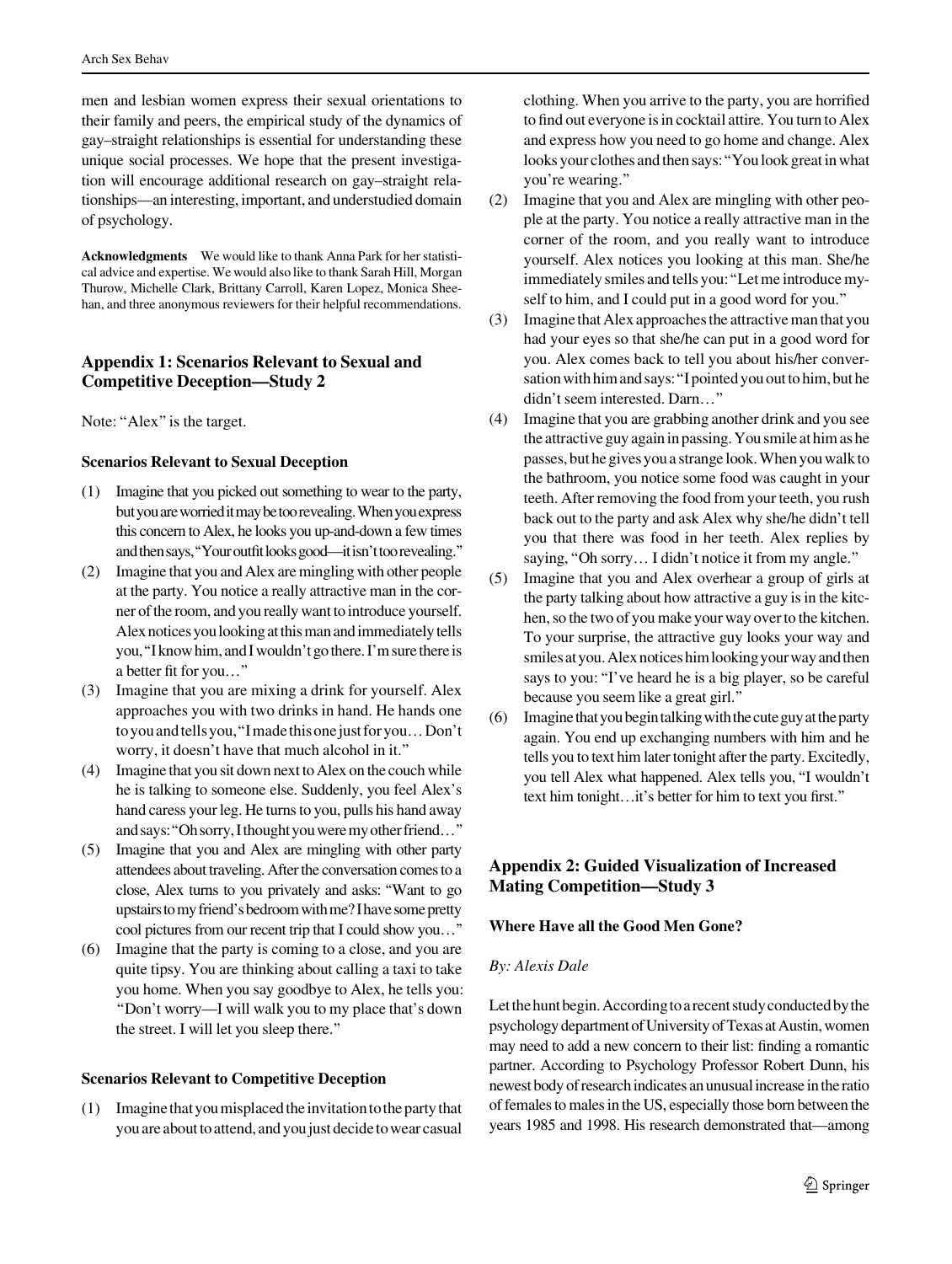<span id="page-9-0"></span>individuals in the 1985–1998 birth cohort—women make up 59% of the population while men are down to a paltry 41%. ''This has been a very unprecedented change in the status quo,'' said Mary Barker of the US Census Bureau. ''The sex ratio has never been this imbalanced.''Nowhere has this imbalance been more evident than on college campuses. Although the sex ratio on college campuses has been female biased for a number of yearsnow,things have gottenprogressivelyworse.Manycollege campuses in the U.S. now have twice as many women as they do men.

''I have been trying to find a decent boyfriend for a number of years now without any luck,'' says Ellie Houser, a student from the University of Texas at Austin.''At least now I can feel confident that the problem might not be me. It's that there are literally fewer quality men out there for the taking, and too many single women who are after them.''

Despite our current economic turmoil, companies such as eHarmony and Match.com have reported some of their highest earnings in the 2012–2013 fiscal year. The female clients who use these dating websites voice their concerns. ''It is tiring trying to compete against the same group of women for the few good guys that are out there; sometimes you need a dating service to do the work for you—even then, it is still difficult,'' says Sarah who is a single woman that uses Match.com.

## Control Article—Study 3

#### Night Owls Have More Nightmares, Study Claims

## By: Alexis Dale

The early bird might catch the worm because it sleeps better than the night owl, not just because it awakens earlier. At least that appears to be the case for humans, according to a new study. Researchers found that night owls—"evening-type individuals" are significantly more likely to suffer from poor sleep quality, daytime sleepiness and disturbing nightmares than early birds— "morning-type individuals"—or folks whose bedtime falls somewhere between the two. "Evening-type people have more nightmares because of their sleep patterns," says lead author Yavuz Selvi, assistant professor of psychiatry at Yuzuncu Yil University in Van, Turkey, whose paper was published online Aug. 25 in the journal, Sleep and Biological Rhythms. Staying awake late at night and waking up late in the morning disrupts the relationship between the body's internal clock and its ability to maintain normal sleep patterns, Selvi explains.

In other words, it really screws up your circadian rhythm. Nightmares usually awaken you, soifthey occur frequently, you might begin to fear falling asleep, cutting into your snooze time even more. Epidemiological studies have found that nearly nine in 10 adults reporting having at least one nightmare in the pre-

vious year, Selvi says, with 2–6%reporting weekly nightmares. He and his co-authors studied 264 medical students, ages 17 to 26 years old, who weren't yet dealing with crazy hours in their training. The researchers administered a battery of tests to assess whether the students were morning or evening types, the quality of their sleep and how frequently they experienced nightmares and how disturbing they were.

The tests revealed that 59 of the students were evening types, 67 morning types and the rest fell in the ''intermediate'' range. Men were more likely than women to be night owls; vice versa when it came to early birds.

## Appendix 3: Perceptions of Female Competition— Study 4

- (1) I think there is a lot of competition to find someone desirable to date.
- (2) I think women haveto worry about competing with other women to find a decent guy.
- (3) I feellike somewomenwouldliein orderto geta desirable guy.
- (4) Ithink women easily getinto confrontations over a particular man.
- (5) I could see women belittling one another in front of an attractive guy.
- (6) I think it is safe for women to trust one another when looking for men to date.\*
- (7) I don't think women have to worry much about having mutual interests in the same man.\*
- (8) I would feel threatened if my date started chatting with another woman.

\*Indicates items that were reverse-scored.

#### References

- Abbey, A. (1982). Sex differences in attributions for friendly behavior: Do males misperceive females' friendliness? Journal of Personality and Social Psychology, 32, 830–838.
- Bleske, A. L., & Shackelford, T. K. (2001). Poaching, promiscuity, and deceit: Combating mating rivalry in same-sex friendships. Personal Relationships, 8, 407–424.
- Bruni, F. (2015, June 20). Gay marriage's moment. New York Times. Retrieved from [http://www.nytimes.com/2015/06/21/opinion/sun](http://www.nytimes.com/2015/06/21/opinion/sunday/frank-bruni-gay-marriages-moment.html%3f_r%3d0) [day/frank-bruni-gay-marriages-moment.html?\\_r=0](http://www.nytimes.com/2015/06/21/opinion/sunday/frank-bruni-gay-marriages-moment.html%3f_r%3d0).
- Buss, D. M. (1988). The evolution of human intrasexual competition: Tactics of mate attraction. Journal of Personality and Social Psychology, 54, 616–628.
- Buss, D. M., & Dedden, L. A. (1990). Derogation of competitors. Journal of Social and Personal Relationships, 7, 395–422.
- Colquitt, J., Scott, B., & LePine, J. (2007). Trust, trustworthiness, and trust propensity: A meta-analytic test of their unique relationships with risk taking and job performance. Journal of Applied Psychology, 92, 909–927.
- De Block, A., & Dewitte, S. (2007). Mating games: Cultural evolution and sexual selection. Biology and Philosophy, 22, 475–491.